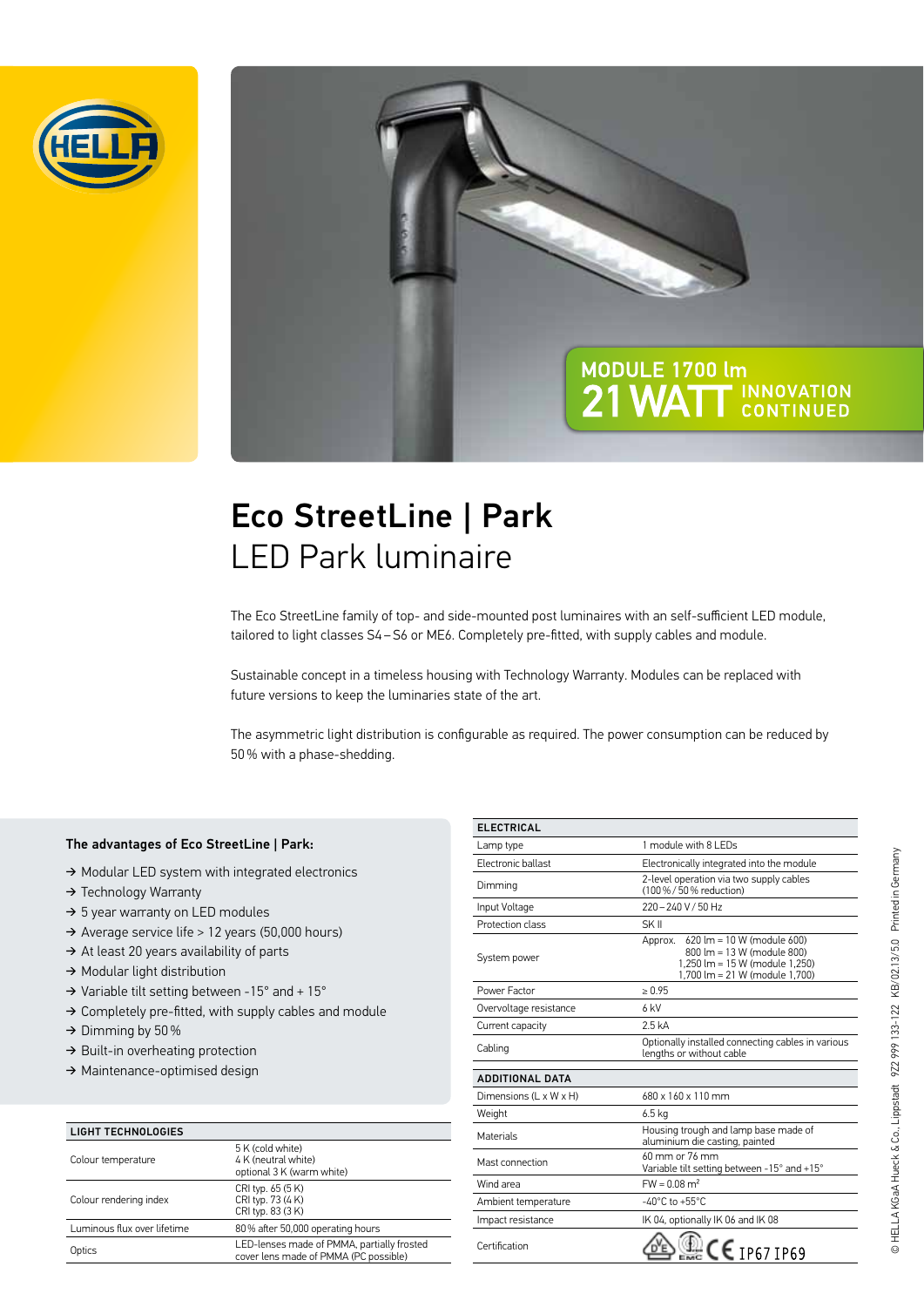

# MODULE 1700 lm 21 WATT **INNOVATION**

# Eco StreetLine | Twin LED top- and side-mounted post luminaire

The Eco StreetLine family of top- and side-mounted post luminaires with two self-sufficient LED modules, tailored to lighting classes S2 – S5 or ME5 – ME6. Completely pre-fitted, with supply cables and modules.

Sustainable concept in a timeless housing with Technology Warranty. Modules can be replaced with future versions to keep the luminaries state of the art.

The asymmetric light distribution is configurable as required. The power consumption can be reduced by 50 % with a phase-shedding.

### The advantages of Eco StreetLine | Twin:

- ➔ Modular LED system with integrated electronics
- ➔ Technology Warranty
- → 5 year warranty on LED modules
- ➔ Average service life > 12 years (50,000 hours)
- → At least 20 years availability of parts
- ➔ Modular light distribution
- ➔ Variable tilt setting between -15° and + 15°
- ➔ Completely pre-fitted, with supply cables and modules
- $\rightarrow$  Dimming by 50 %
- → Built-in overheating protection
- ➔ Maintenance-optimised design

| <b>LIGHT TECHNOLOGIES</b>   |                                                                                     |
|-----------------------------|-------------------------------------------------------------------------------------|
| Colour temperature          | 5 K (cold white)<br>4 K (neutral white)<br>optional 3 K (warm white)                |
| Colour rendering index      | CRI typ. 65 (5 K)<br>CRI typ. 73 (4 K)<br>CRI typ. 83 (3 K)                         |
| Luminous flux over lifetime | 80% after 50,000 operating hours                                                    |
| Optics                      | LED-lenses made of PMMA, partially frosted<br>cover lens made of PMMA (PC possible) |

| <b>ELECTRICAL</b>      |                                                                                                                                                          |
|------------------------|----------------------------------------------------------------------------------------------------------------------------------------------------------|
| Lamp type              | 2 modules with 81 FDs                                                                                                                                    |
| Electronic ballast     | Electronically integrated into the module                                                                                                                |
| Dimming                | 2-level operation via two supply cables<br>(100 % / 50 % reduction)                                                                                      |
| Input Voltage          | 220-240 V/50 Hz                                                                                                                                          |
| Protection class       | SK II                                                                                                                                                    |
| System power           | Approx. 1,240 lm = 20 W (2 x module 600)<br>1,600 lm = 26 W (2 x module 800)<br>2,500 lm = 30 W (2 x module 1,250)<br>3,400 lm = 42 W (2 x module 1,700) |
| Power Factor           | > 0.95                                                                                                                                                   |
| Overvoltage resistance | 6 kV                                                                                                                                                     |
| Current capacity       | 2.5 <sub>kA</sub>                                                                                                                                        |
| Cabling                | Optionally installed connecting cables in<br>various lengths or without cable                                                                            |
| <b>ADDITIONAL DATA</b> |                                                                                                                                                          |
| Dimensions (L x W x H) | 680 x 220 x 110 mm                                                                                                                                       |
| Weight                 | 9.5 kg                                                                                                                                                   |
| <b>Materials</b>       | Housing trough and lamp base made of<br>aluminium die casting, painted                                                                                   |
| Mast connection        | 60 mm or 76 mm<br>Variable tilt setting between -15° and +15°                                                                                            |
| Wind area              | $FW = 0.08$ m <sup>2</sup>                                                                                                                               |
| Ambient temperature    | $-40^{\circ}$ C to $+55^{\circ}$ C                                                                                                                       |
| Impact resistance      | IK 04, optionally IK 06 and IK 08                                                                                                                        |
| Certification          | $CE$ IP67 IP69                                                                                                                                           |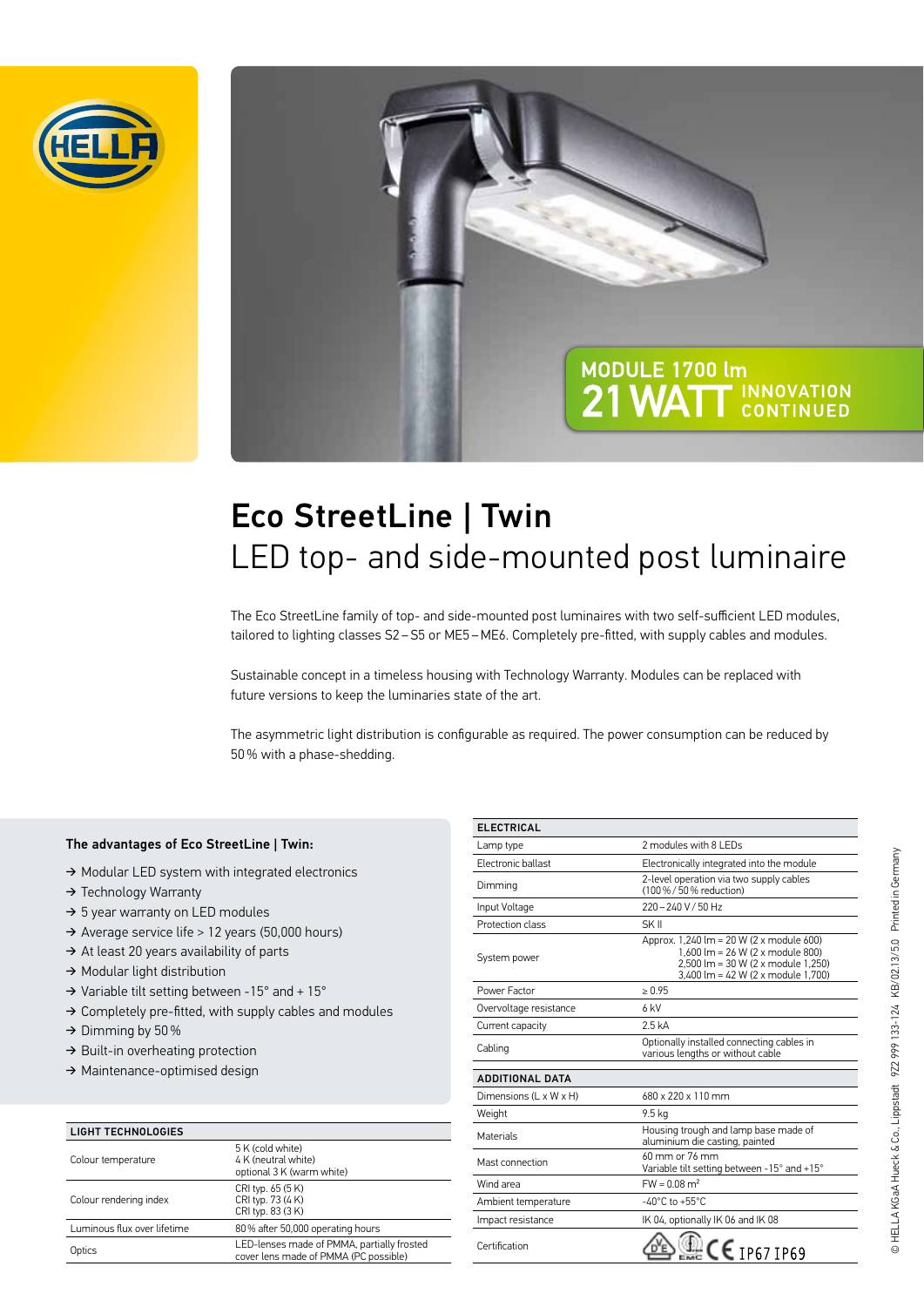

# MODULE 1700 lm **21 WAT INNOVATION**

# Eco StreetLine | Case LED top- and side-mounted post luminaire

The Eco StreetLine family of top- and side-mounted post luminaires with four self-sufficient LED modules, tailored to light classes S1-S4 or ME3-ME6. Completely pre-fitted, with supply cables and modules.

Sustainable concept in a timeless housing with Technology Warranty. Modules can be replaced with future versions to keep the luminaries state of the art.

The asymmetric light distribution is configurable as required. The power consumption can be reduced by 50 % with a phase-shedding.

### The advantages of the Eco StreetLine | Case:

- ➔ Modular LED system with integrated electronics
- ➔ Technology Warranty
- → 5 year warranty on LED modules
- ➔ Average service life > 12 years (50,000 hours)
- → At least 20 years availability of parts
- ➔ Modular light distribution
- ➔ Variable tilt setting between -15° and + 15°
- ➔ Completely pre-fitted, with supply cables and modules
- $\rightarrow$  Dimming by 50 %
- → Built-in overheating protection
- ➔ Maintenance-optimised design

| <b>LIGHT TECHNOLOGIES</b>   |                                                                                     |
|-----------------------------|-------------------------------------------------------------------------------------|
| Colour temperature          | 5 K (cold white)<br>4 K (neutral white)<br>optional 3 K (warm white)                |
| Colour rendering index      | CRI typ. 65 (5 K)<br>CRI typ. 73 (4 K)<br>CRI typ. 83 (3 K)                         |
| Luminous flux over lifetime | 80% after 50,000 operating hours                                                    |
| Optics                      | LED-lenses made of PMMA, partially frosted<br>cover lens made of PMMA (PC possible) |

| <b>ELECTRICAL</b>      |                                                                                                                                                          |
|------------------------|----------------------------------------------------------------------------------------------------------------------------------------------------------|
| Lamp type              | 4 modules with 8 LEDs                                                                                                                                    |
| Electronic ballast     | Electronically integrated into the module                                                                                                                |
| Dimming                | 2-level operation via two supply cables<br>(100%/50% reduction)                                                                                          |
| Input Voltage          | 220-240 V/50 Hz                                                                                                                                          |
| Protection class       | SK II                                                                                                                                                    |
| System power           | Approx. 2,480 lm = 40 W (4 x module 600)<br>3.200 lm = 52 W (4 x module 800)<br>5,000 lm = 60 W (4 x module 1,250)<br>6,800 lm = 84 W (4 x module 1,700) |
| Power Factor           | > 0.95                                                                                                                                                   |
| Overvoltage resistance | 6 kV                                                                                                                                                     |
| Current capacity       | 2.5 <sub>kA</sub>                                                                                                                                        |
| Cabling                | Optionally installed connecting cables in<br>various lengths or without cable                                                                            |
| <b>ADDITIONAL DATA</b> |                                                                                                                                                          |
| Dimensions (L x W x H) | 680 x 440 x 110 mm                                                                                                                                       |
| Weight                 | 14.5 kg                                                                                                                                                  |
| Materials              | Housing trough and lamp base made of<br>aluminium die casting, painted                                                                                   |
| Mast connection        | 60 mm or 76 mm<br>Variable tilt setting between -15° and +15°                                                                                            |
| Wind area              | $FW = 0.08$ m <sup>2</sup>                                                                                                                               |
| Ambient temperature    | $-40^{\circ}$ C to $+55^{\circ}$ C                                                                                                                       |
| Impact resistance      | IK 04, optionally IK 06 and IK 08                                                                                                                        |
| Certification          | $C \in$ [P67 IP69                                                                                                                                        |